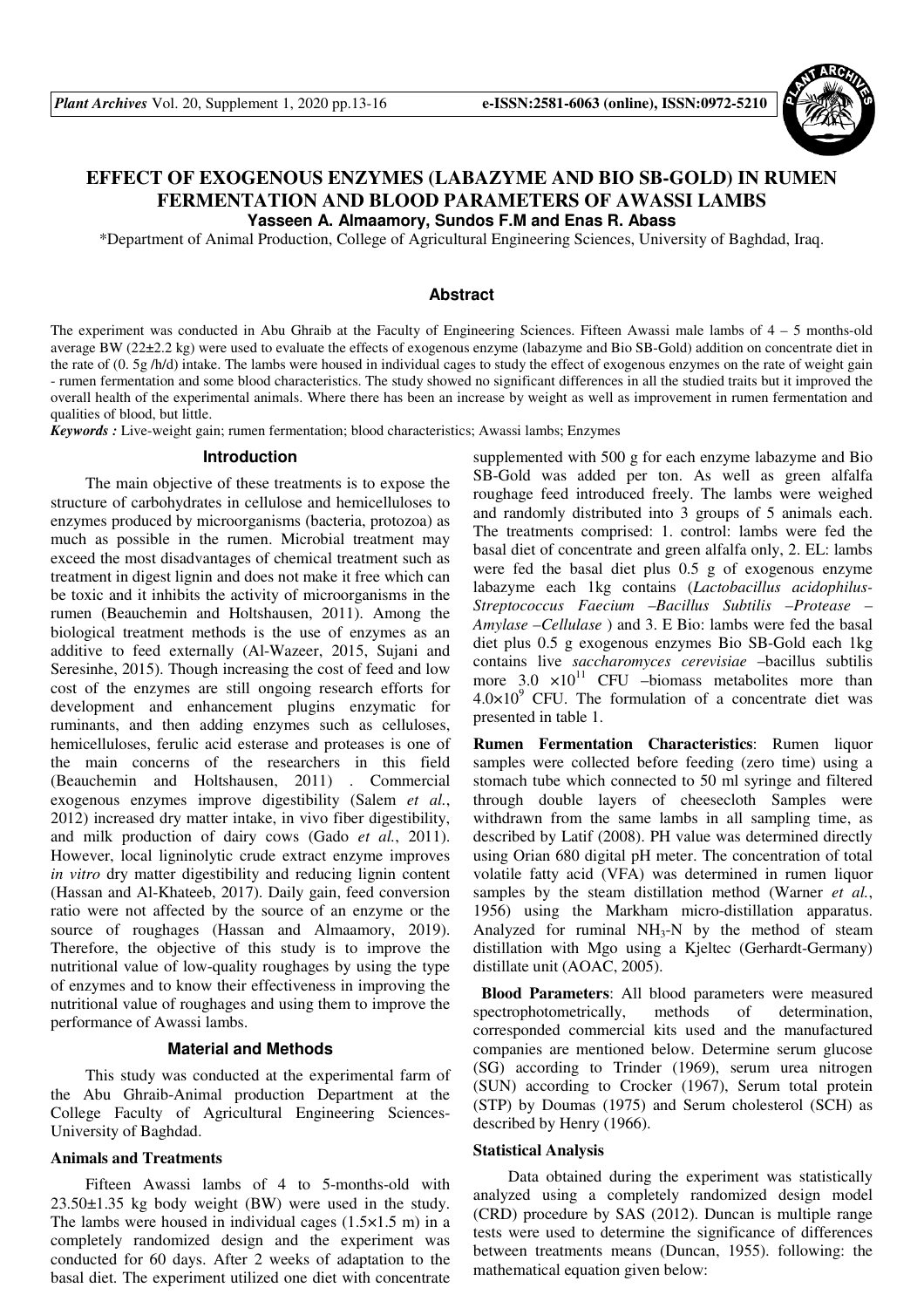$Yi = \mu + Ti + \text{e}i$ 

Yij: Observation value

where,  $\mu$ : mean; Ti= Effect of treatment; and eij= standard error.

| <b>Table 1:</b> Formulation of Concentrate diet (DM $\%$ ). |  |  |
|-------------------------------------------------------------|--|--|
|-------------------------------------------------------------|--|--|

| Ingredients %            | Concentrate $(\% )$ |  |  |
|--------------------------|---------------------|--|--|
| <b>Barley</b>            | 35                  |  |  |
| Yellow corn              | 10                  |  |  |
| Soybean meal             | 15                  |  |  |
| Wheat                    | 28                  |  |  |
| Wheat bran               | 10                  |  |  |
| Minerals & Vitamins      | 1                   |  |  |
| Salt                     |                     |  |  |
| Chemical composition (%) | Concentrate $(\% )$ |  |  |
| Dry matter               | 94.6                |  |  |
| Organic matter           | 87.8                |  |  |
| crude protein            | 12.85               |  |  |
| Crude fiber              | 14.11               |  |  |
| ether extract            | 2.86                |  |  |
| Nitrogen free extract    | 57.40               |  |  |
| neutral detergent fiber  | 45.29               |  |  |
| acid detergent fiber     | 20.4                |  |  |
| acid detergent lignin    | 4.0                 |  |  |
| Hemi cellulose           | 24.88               |  |  |
| Cellulose                | 16.38               |  |  |
| $ME(MJ/Kg DM)$ ***       | 10.36               |  |  |

Samples of concentrate was analyzed for DM, ash, nitrogen (N), and ether extract (EE) according to AOAC (2005) .The neutral detergent fiber (NDF;), acid detergent fiber (ADF) and lignin (Van Soest *et al.*, 1991).

## **Result and Discussion**

# **1. Average Daily Gain**

The main effect of different sources of enzymes on average daily gain (ADG) is shown in table 2. Results showed that initial weight, final weight, total weight gain (TWG) and ADG when calculated as g DM/TWG not, affected by the source of enzymes, maybe due to factors such as sensitivity and specificity enzyme activity as long as the method and time of implementation. Similar results showed by Bueno *et al.* (2013) who found that addition of two levels of enzymes (5 or 10 g of EFE kg-1 DM ) to oat straw in lambs fed was not affected in the average daily gain ,whereas Arce-Cervantes *et al.* (2013) Reported that the weight gain can be improved with enzyme treatment, when

addition of lignocellulolytic extract to the corn stove, alfalfa hay and concentrate compared with the control group while, no positive effects of enzyme supplementation on dairy cows (Peters *et al.*, 2015). Almaamory (2016) provide that using exogenous fibrolytic enzymes (EFE) was not affected in the live weight gain of Awassi lambs.López-Aguirre *et al.* (2016) Total body gain, and average daily gain was affected  $(P < 0.05)$  by supplemental (EE) exogenous enzymes in Pelibuey lambs.

# **2. Rumen characteristic**

The main effect exogenous (labazyme and Bio SB-Gold) enzymes supplementation on concentrate diet on rumen characteristics are shown in Table 3. No significant differences in TVFA, N-NH3, and PH of Awassi male lambs. In a subsequent study Kholif and Aziz (2014) was found that adding enzymes to goat diets reduces pH and increases volatile fatty acids, ammonia nitrogen, and total protein. While sheep fed straw treated by spraying with ligninolytic enzymes (40 days trial) did show any significant difference in TVFA, N-NH3 and PH the rumen fermentation (Sridhar *et al.*, 2015). On the other hand,Tirado-Estrada *et al.* (2011) reported that effect of fibrolytic enzyme mixtures (Fibrozyme and Promote) increased total volatile fatty acids, propionate but only decreased of butyrate, and acetate: propionate ratio, whereas Rumen pH values, ammonia-N concentrations, and acetate were not affected by treatments. The addition of exogenous enzymes also increased (*P*<0.05) concentrations of rumen ammonia N and total short-chain fatty acids (SCFA) before and 3 h post-feeding in beef steers (Salem *et al.*, 2013). In *in vitro* experience decreased rumen pH while Ammonia-N and total volatile fatty acids (VFA) were not affected with enzyme addition (Elghandour *et al.*, 2016).

# **3. Blood parameters**

The effects of exogenous (labazyme and Bio SB-Gold) enzymes supplementation on concentrate diet are shown in Table 4. No significant differences in all blood parameters. This result may be due to the use of the same dose of the enzyme during the experiment. This study is consistent with some studies that show no positive effects of blood parameters when the addition of exogenous fibrolytic enzymes. Murrah buffaloes (Shekhar *et al.*, 2010) lactation Holstein cows (Peters *et al.*, 2015).Whereas, exogenous fibrolytic enzymes reported a positive effect on βhydroxybutyrate and total protein in early and mid-lactation cows (Holtshausen *et al.*, 2011, Dean *et al.*, 2013)

**Table 2 :** Average daily gain of Awassi male lambs fed the concentrate supplemented with exogenous enzymes (labazyme and Bio SB-Gold)

| TRT           | <b>Initial Weight (kg)</b> | Final Weight (KG) | <b>Total Weight Gain (kg)</b> |
|---------------|----------------------------|-------------------|-------------------------------|
| Control       | $23.50 \pm 1.48$           | $29.40 \pm 1.86$  | $5.90 \pm 1.18$               |
| Bio-sb-gold   | $23.50 \pm 1.35$           | $29.80 \pm 1.25$  | $6.30 \pm 1.12$               |
| Labazvme      | $23.20 \pm 1.46$           | $29.50 \pm 1.41$  | $6.30 \pm 1.33$               |
| Significantly | N.S                        | N.S               | N.S                           |

N.s :no significant

**Table 3 :** Rumen characteristic of Awassi male lambs fed the concentrate supplemented with exogenous enzymes (labazyme and Bio SB-Gold)

| <b>TVFA</b> mmol/l | $N-NH3$ mg/dl    | PН              |
|--------------------|------------------|-----------------|
| $123.47\pm1.10$    | $27.82 \pm 0.85$ | $6.88\pm0.12$   |
| $124.81 \pm 0.44$  | $28.33 \pm 1.01$ | $6.72 \pm 0.07$ |
| $125.46\pm1.79$    | $28.33 \pm 0.45$ | $6.97\pm0.11$   |
| N.S                | N.S              | N.S             |
|                    |                  |                 |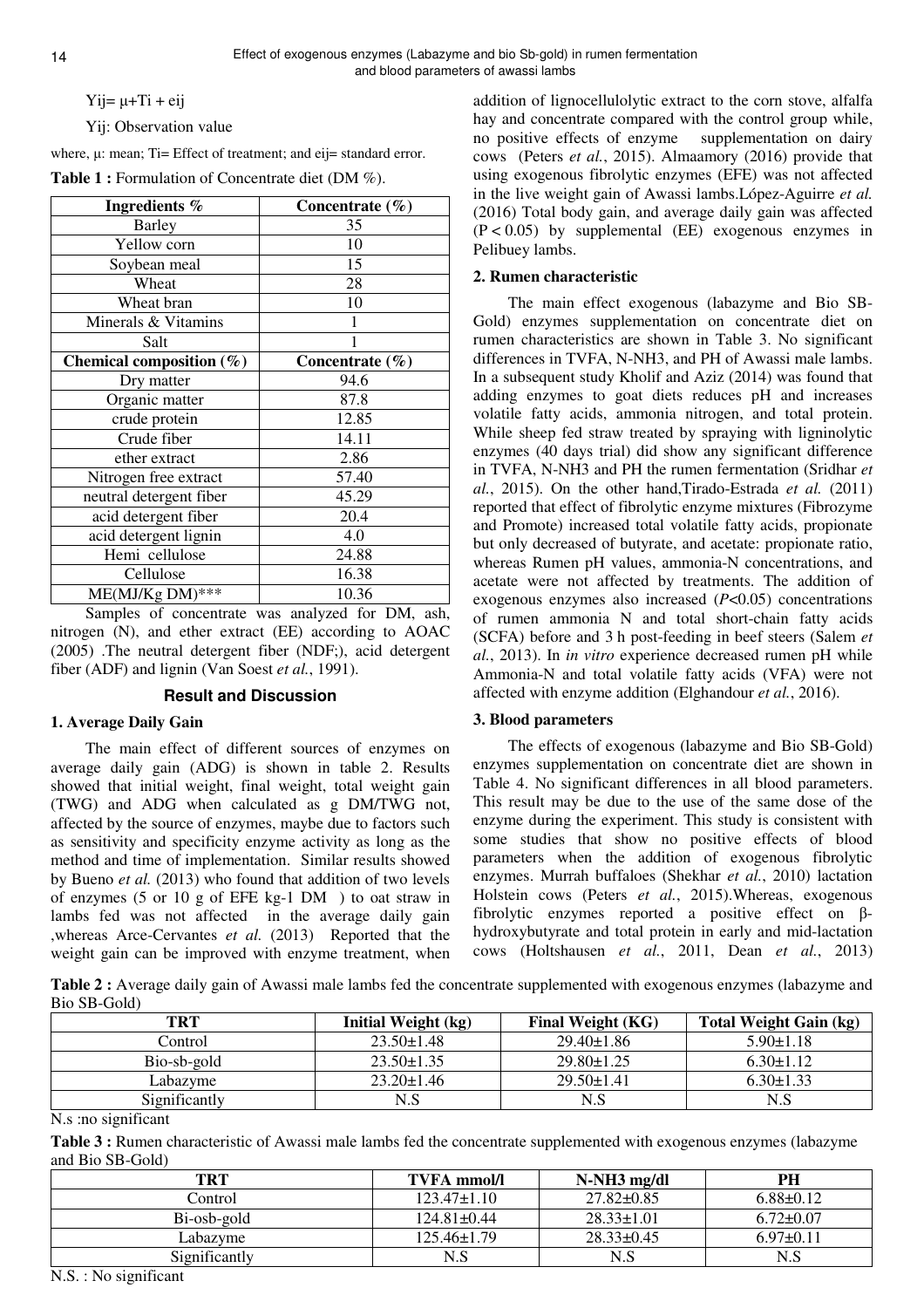| <b>TRT</b>    | SG(mg/dl)         | SCH(mg/dl)        | STP(mg/dl)      | SUN(mg/dl)       | Pcv              |
|---------------|-------------------|-------------------|-----------------|------------------|------------------|
| Control       | $54.90 + 13.40$   | $41.50 + 2.70$    | $6.30\pm0.60$   | $41.50 + 2.70$   | $27.00+0.00$     |
| Bio-sb-gold   | $54.80 \pm 14.90$ | $39.70 \pm 2.20$  | $6.80 \pm 0.40$ | $38.50 \pm 1.50$ | $27.00 \pm 0.00$ |
| Labazyme      | $73.50\pm0.10$    | $46.55 \pm 10.05$ | $6.35\pm0.15$   | $36.00 \pm 1.00$ | $27.25 \pm 0.25$ |
| Significantly | N.S               | N.S               | N.S             | N.S              | N.S              |

**Table 4 :** Blood parameters of Awassi male lambs fed the concentrate supplemented with exogenous enzymes (labazyme and Bio SB-Gold)

N.s: no significant

## **Conclusions**

Adding exogenous (labazyme and Bio SB-Gold) enzymes s to Awassi lamb's diets no appear any significant in gain, rumen characteristic, and blood parameters.

## **References**

- Al-Wazeer, A. (2015). Application of exogenous fibrolytic enzymes on the performance of Awassi lambs and Shami goats'. Ph. D. Dissertation, College of Agriculture, University of Baghdad. 186.
- Almaamory, Y.A. (2016). Effect of Enzyme Treatments for Some Roughages on Awassi Lambs Performance. in College of Agriculture. Vol. (M.Sc. Thesis). University of Baghdad
- AOAC. (2005). (Association of Official Analytical Chemists).Official methods of analysis. 18th ed. AOAC International, Gaithersburg, Maryland, USA.
- Arce-Cervantes, O.; Mendoza, G.; Hernandez, P.; Meneses, M.; Torres-Salado, N. and Loera, O. (2013). The effects of a lignocellulolytic extract of Fomes sp. EUM1 on the intake, digestibility, feed efficiency and growth of lambs. Animal Nutrition and Feed Technology 13(3): 363-372.
- Beauchemin, K. and Holtshausen, L. (2011). Developments in enzyme usage in ruminants. Enzymes in farm animal nutrition, 206-230.
- Bueno, A.L.; Martínez, G.M.; García, P.H.; García, J.M. and Pérez, F.P. (2013). Evaluation of high doses of exogenous fibrolytic enzymes in lambs fed an oat straw based ration. Animal Nutrition and Feed Technology 13(3): 355-362.
- Crocker, C. (1967). Rapid determination of urea nitrogen in serum or plasma without deproteinization. The American journal of medical technology 33(5): 361.
- Dean, D.; Staples, C.; Littell, R.; Kim, S. and Adesogan, A. (2013). Effect of method of adding a fibrolytic enzyme to dairy cow diets on feed intake digestibility, milk production, ruminal fermentation, and blood metabolites. Animal Nutrition and Feed Technology 13(3): 337-357.
- Doumas, B. (1975). Colorimetric determination of total protein in serum or plasma. Clin. Chem, 21(8): 1159- 1166.
- Duncan, D. (1955). Multiple range and multiple F-tests. Biometrics 11, l-42. JMF Abreu, AM Bruno-Soares/Animal Feed Science Technology 70 (1998) 49- 57 Sl.
- Elghandour, M.; Kholif, A.; Hernández, J.; Mariezcurrena, M.; López, S.; Camacho, L.; Márquez, O. and Salem, A. (2016). Influence of the addition of exogenous xylanase with or without pre-incubation on the in vitro ruminal fermentation of three fibrous feeds. Czech Journal of Animal Science 61(6): 262-272.
- Gado, H.; Salem, A.; Odongo, N. and Borhami, B. (2011). Influence of exogenous enzymes ensiled with orange pulp on digestion and growth performance in lambs. Animal Feed Science and Technology 165(1-2): 131- 136.
- Hassan, S. and Al-Khateeb, M. (2017). Effect of exogenouse local ligninolytic crude enzymes on in vitro digestability and lignin content of roughages. The Iraqi Journal of Agricultural Science 48: 1-5.
- Hassan, S.A. and Almaamory, Y.A. (2019). Effect of enzyme treatments for some roughages on average gain performance, feed conversion ratio and nutrient digestibility of awassi lambs. Plant Archives 19(1): 993-1002.
- Henry, R.J. (1966). Clinical chemistry: principles and technics. Harper & Row.
- Holtshausen, L.; Chung, Y.-H.; Gerardo-Cuervo, H.; Oba, M. and Beauchemin, K. (2011). Improved milk production efficiency in early lactation dairy cattle with dietary addition of a developmental fibrolytic enzyme additive. Journal of dairy science, 94(2): 899-907.
- Kholif, A. and Aziz, H. (2014). Influence of feeding cellulytic enzymes on performance, digestibility and ruminal fermentation in goats. Animal Nutrition and Feed Technology 14(1): 121-136.
- Latif, A.S.F. (2008). Effect of ensiling and level of supplementation with concentrate on the voluntary intake and digestibility of wheat straw by Arabi lambs. AL-Qadisiyah Journal of Veterinary Medicine Sciences, 7(1): 42-50.
- López-Aguirre, D.; Hernández-Meléndez, J.; Rojo, R.; Sánchez-Dávila, F.; López-Villalobos, N.; Salem, A.- F.Z.; Martínez-González, J.C.; Vázquez-Armijo, J.F. and Ruíz, S. (2016). Effects of exogenous enzymes and application method on nutrient intake, digestibility and growth performance of Pelibuey lambs. SpringerPlus 5(1):1399.
- Peters, A.; Meyer, U. and Dänicke, S. (2015). Effect of exogenous fibrolytic enzymes on performance and blood profile in early and mid-lactation Holstein cows. Animal Nutrition, 1(3): 229-238.
- Salem, A.; Gado, H.; Colombatto, D. and Elghandour, M. (2013). Effects of exogenous enzymes on nutrient digestibility, ruminal fermentation and growth performance in beef steers. Livestock Science, 154(1- 3): 69-73.
- Salem, A.; Hassan, A.; Khalil, M.; Gado, H.; Alsersy, H. and Simbaya, J. (2012). Effects of sun-drying and exogenous enzymes on nutrients intake, digestibility and nitrogen utilization in sheep fed Atriplex halimus foliages. Animal Feed Science and Technology 171(2- 4): 128-135.
- SAS (2012). Statistical Analysis System, User's Guide. Statistical. Version 9.1th ed. SAS. Inst. Inc. Cary. N.C. USA.